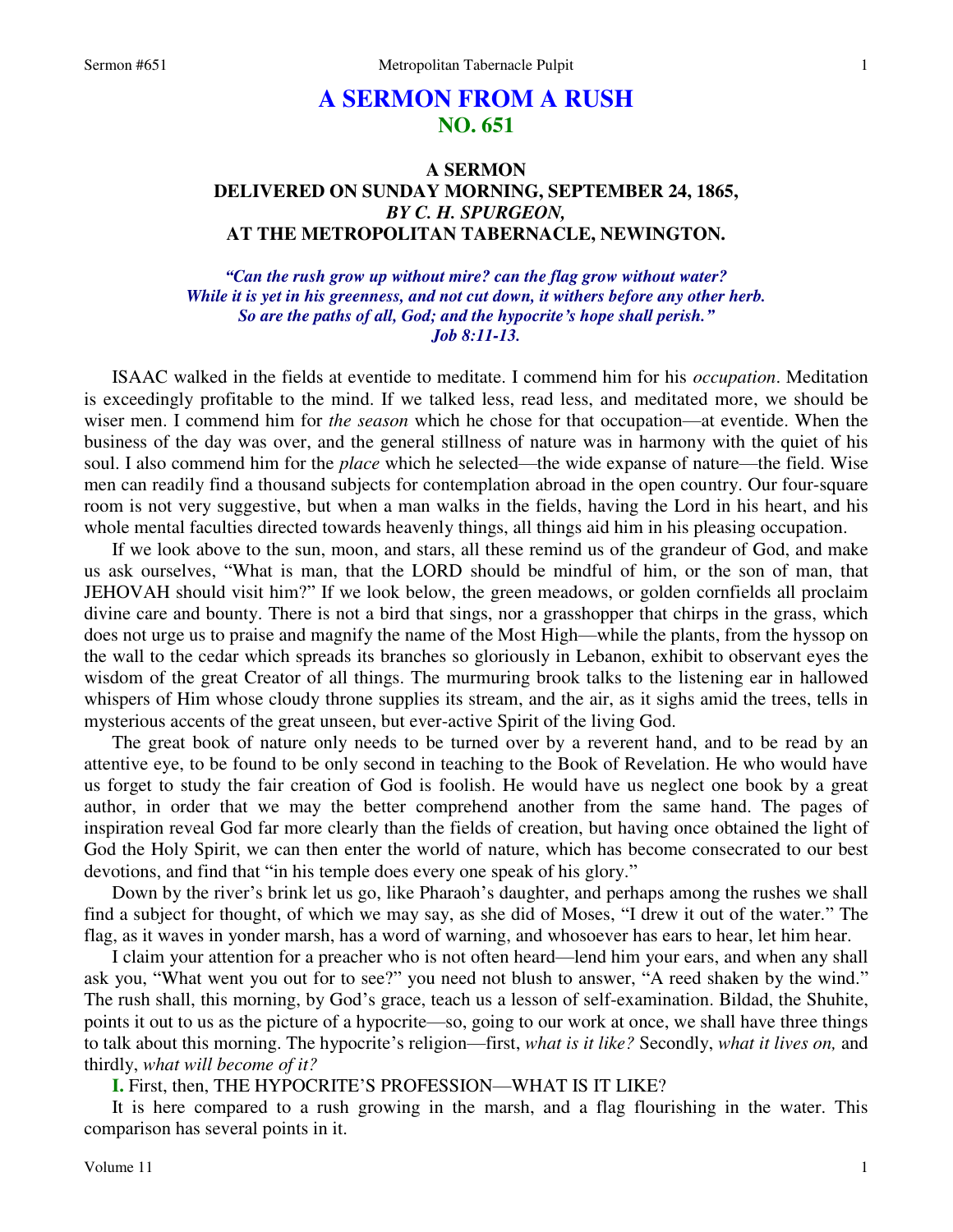**1.** In the first place, hypocritical religion may be compared to the rush, for *the rapidity with which it grows.* True conversions are often very sudden—as, for example, the conversion of Saul on the road to Damascus, and the conversion of the Philippian jailer, when suddenly startled out of his sleep and made to cry, "What must I do to be saved?"

 But the after-growth of Christians is not quite as rapid and uninterrupted—seasons of deep depression chill their joy, hours of furious temptation make a dreadful onslaught upon their quiet, they cannot always rejoice, their life is checkered, they are emptied from vessel to vessel, and are acquainted with grief. True Christians are very much like oaks, which take years to reach their maturity—many March winds blow through them before they are well-rooted, and oftentimes tempest, and flood, and drought, and hurricane exercise their tremendous powers upon them.

 Not so the hypocrite—once having made a profession of being converted, things generally go very smoothly with him. "Because they have no changes, therefore they fear not God." They are strangers to lamentations over inbred corruption. When believers talk of a warfare within, they are astonished. If we groan out, "O wretched man that I am: who shall deliver me from the body of this death?" these people say, "What bad people these Christians must be, to talk in that way! What black hearts they must have! And how inconsistent for them to claim to be children of God!"

 The hypocrite can always pray well and sing well. He meets no hindrances in coming to the mercy seat, has no groans to mingle with his formal songs. The backs of living men ache under their loads, but a steam-engine having no living sensibilities knows no pains, a horse may stumble from weariness, but a locomotive, never!

 Even so, the mechanical professor goes on and on and on at an even rate, when living souls enjoy no such perfect equanimity. Strong temptations do not grieve the mere professor. The devil does not care to molest him, he knows he is sure of him, and so he lets him very much alone. The Pharisee's house stood very firmly though it was built on sand, and it neither shook nor stirred till the flood came. It was as firm to all human appearance as if it had been founded on the Rock of Ages. When the trial-hour came, then the destruction was terribly complete. But meanwhile, its foundations were dug without labor, and its timbers were set up without trouble.

 It is an ill sign, dear friend, if you never have to search your heart with deep anxiety lest you should be deceived. To have such strong faith that you never waver is one thing, but to be filled with such strong presumption that you never examine yourself is quite another. "Tush!" says this man, "I can do all things. I can run and not be weary. I can walk and not faint. I do not understand these sighings of Little-faith, and limpings of Ready-to-halt. I cannot understand all this noise about conflict within—I am peaceable and quiet always."

 Yes, so it may be. Alas! many have heard the voice, "Peace, peace, where there is no peace." So, like the rush by the river, the hypocrite grows up suddenly and flourishingly in divine things, to all appearance, and finds it easy work to be green and fair in the ways of the Lord.

**2.** The rush is of all plants one of the most *hollow and unsubstantial.* It looks stout enough to be wielded as a staff, but he that leans upon it shall most certainly fall. It is a water-loving thing, and it partakes of the nature of that on which it feeds—it is unstable as water, and it does not excel. It has a fine appearance, but it is of no service whatever where stability is needed.

 So is it with the hypocrite. He is fair enough on the outside, but there is no solid faith in Christ Jesus in him, no real repentance on account of sin, no vital union to Christ Jesus. He can pray, but not in secret, and the essence and soul of prayer he never knew. He has never wrestled with the angel, never sighed and cried unto God, and been "heard in that he feared." He has a pretended confidence, but that confidence never was founded and bottomed on the finished work of Jesus Christ. He was never emptied of self, never brought down to feel that all his own doings, and willings, and powers are less than nothing and vanity. If there had been a deep repentance, and a real confidence, and a true life in Jesus, then he had not been the hypocrite that he now is.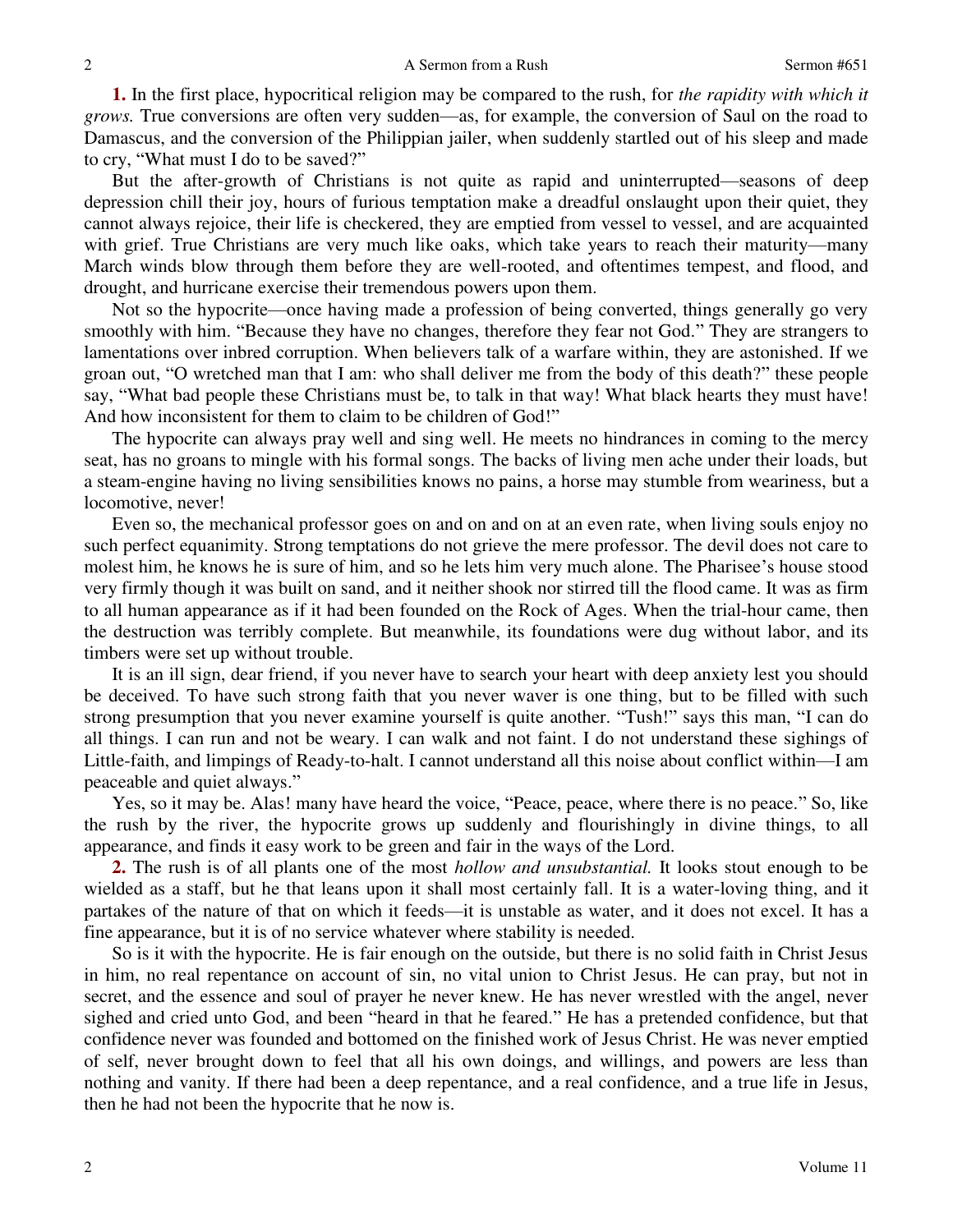## Sermon #651 A Sermon from a Rush

 Oh, dear friends, while I speak upon these things, I have over my spirit the overshadowing of a great gloom. What if some of us should be found to have been as unsubstantial as the rush by the river, when God comes to judge the world? What, when you need a hope to bear you up in the hour of death, what if it should snap beneath you? You high professors, you ancient members and revered church officers, you eloquent preachers of the Word—what if all your profession should, like the baseless fabric of a vision, pass away? You have been drinking of the cup of the Lord, you have been feasting at His sacramental table, you have talked a great deal of rich experiences, you have boasted of the graces which you think the Spirit of God has given you, but what if it should all be a delusion? What if you should have fostered in your soul self-deception, and should now be traversing the way of darkness, while you dream that you are in the way of light? May the Lord search us, and give us that true, solid, substantial, real, stronghearted faith in Christ which will stand the test.

 The reed is hollow and has no heart, and the hypocrite has none either, and want of heart is fatal indeed. When the Roman augur killed the victim to take an omen from the innards, he always considered it to be the worst sign of all if no heart was found, or if the heart was shriveled. "Their heart is divided," said Hosea, "now shall they be found wanting." God abhors the sacrifice where not the heart is found.

 Sirs, if you cannot give God your hearts, do not mock Him with solemn sounds upon thoughtless tongues. If you do not mean your godliness, do not profess it. Above all things, abhor mere profession. Jonathan Edwards tells us that in the great revival in America there were conversions of all sorts of people, from harlots upwards, but not one single conversion, he said, of ungodly professors*.* Those seemed to have been the only persons upon whom the Spirit of God did not descend. Beware, then, of having the outward form of religion, and being hollow and heartless like the rush, for then your case is desperate indeed.

**3.** A third comparison very naturally suggests itself, namely, that the hypocrite is very like the rush for *its bending properties.* When the rough wind comes howling over the marsh, the rush has made up its mind that it will hold its place at all hazards, so if the wind blows from the north, he bends to the south, and the blast sweeps over him. And if the wind blows from the south, he bends to the north, and the gale has no effect upon him. Only grant the rush one thing, that he may keep his place, and he will cheerfully bow to all the rest.

 The hypocrite will yield to good influences if he is in good society. "Oh yes, certainly, certainly, sing, pray, anything you like." With equal readiness he will yield to evil influences, if he happens to be in connection with them. "Oh, yes, sing a song, talk wantonness, run into gay society, attend the theater, take a turn with the dice. Certainly, if you wish it. 'When we are at Rome, we do as Rome does.'" Anything to oblige anybody is his motto. He is an omnivorous feeder, and like the swine, can eat the vegetable of propriety, or the flesh of iniquity.

 One form of doctrine is preached to him—very well, he would not wish to contend against it for a moment. It is contradicted by the next preacher he hears—and really, there is a great deal to be said on the other side—so he holds with hare and hounds, too. He is all for heat when the weather is hot, and quite as much for cold when it is the season. He can freeze, and melt, and boil, all in an hour—just as he finds it pays best to be solid or liquid. If it be most respectable to call a thing black, well, then, it is black. If it will pay better to call it white, well, then, it is not so very black, in fact, it is rather white, or white altogether, if you like to call it so.

 The gross example of the Vicar of Bray comes at once to one's mind, who had been a papist under Henry VIII, then a Protestant under a Protestant reign, then a papist under Mary, then again a Protestant under Elizabeth, and he declared he had always been consistent with his principle, for his principle was to continue the Vicar of Bray. Some there are who are evidently consistent in this particular, and in the idea that they will make things as easy for themselves as they can, and will get as much profit as they can, either by truth or error.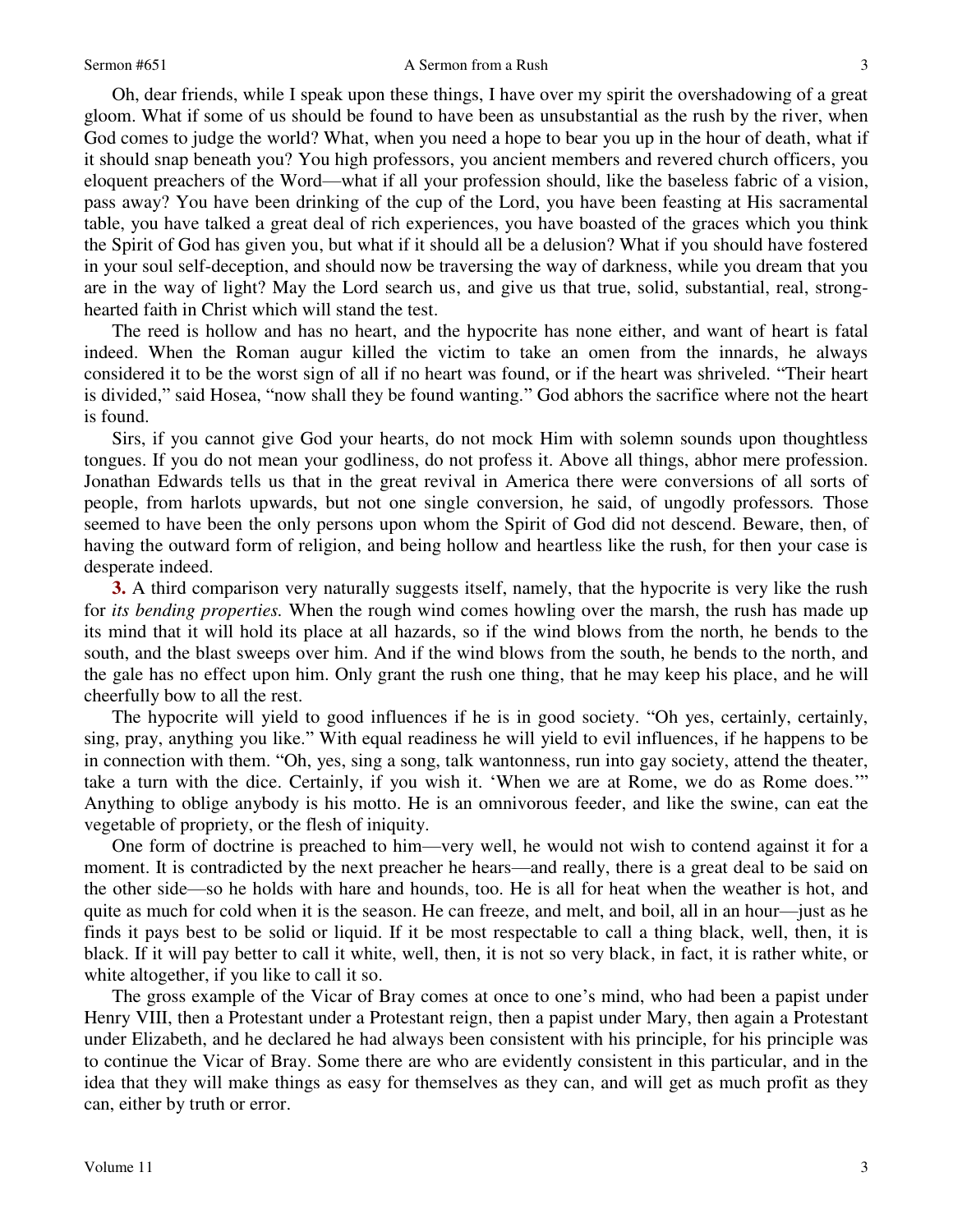Do you not know some? They have not an atom of that stern stuff of which martyrs are made in the whole of their composition. They love that modern goddess, charity. When Diana went down, charity went up, and she is as detestable a goddess as ever Diana was. Give me a man who will be all things to all men to win souls, if it be not a matter of principle. But give me the man who, when it comes to be a matter of right and wrong, will rather die than deny his faith, who could burn, but could not for a moment conceal his sentiments, much less lay them aside until a more convenient season.

 True godliness, such as will save the soul, must not be the mere bark, but the heart, the sap, the essence of a man's being—it must run right through and through, so that he cannot live without it. That religion is not worth picking up from a dunghill which you do not carry with you every day, and which is not the dearest objective for which you live. Beloved, we must be ready to die for Christ, or we shall have no joy in the fact that Christ died for us.

**4.** Yet again, the bulrush has been used in Scripture as a picture of a hypocrite, from its habit of *hanging down its head.* "Is it to hang your head like a bulrush?" asks the prophet, speaking to some who kept a hypocritical fast. Pretended Christians seem to think that to hang down the head is the very index of deep piety. To look piously miserable—to speak in a wretched tone of voice—to be constantly lamenting the wickedness of the times, and bewailing the badness of the harvests, and the wickedness of our legislature—to see nothing anywhere but what is vile, deceptive, and abominable, is thought to be the trademark of superfine godliness.

 It is the mark of a hypocrite to wear always a sad countenance. Job says of the hypocrite, "Will he delight himself in the Almighty?" And the answer that he expected was, "No, it is altogether impossible!" A real hypocrite finds no satisfaction in his religion, he goes through with it because he thinks he must. He walks to his place of worship with his books under his arm just as a culprit might be supposed to walk up the gallows stairs, and when he gets to a place of worship, he is very proper in all his demeanor—very proper, indeed, but he is never joyous. Smile on Sundays! Shocking! What! Enjoy anything like mirth at any time! Awful!

 Now, you understand all about this. There are some things which you must handle very tenderly, because they will break if you don't. A man, dressed in shoddy garments, walks very demurely for fear the rubbish should rend, but good broadcloth allows us liberty of action without fear of such an accident. Gingerbread religionists may only be looked at in their somber aspects, but genuine believers are not ashamed to be viewed even when their cheerfulness is at its full.

 A person who has bought a pair of shoes made of brown paper must mincingly tread with delicate steps, but he, who according to Scripture, is shod with iron and brass may, with manly gait, march on and even leap for joy without fear. I love Christian preciseness of action, but I abhor hypocritical decorum and formalistic exactness of worship. I would advocate holy cheerfulness, a Christian freedom which lets the whole man show itself, a freedom of sorrowing when it is the time for sorrow, and a freedom of rejoicing when it is the time for rejoicing. That constrained, stiffly starched religion which some people think such a great deal of, is nothing but the bulrush religion of the hypocrite and the Pharisee, and the sooner we away with it the better.

 The man whose heart is right with God does not stop always to be saying, "How will this look?" His heart tells him, as he reads the Word, that such a course is right, and under the guidance of the Holy Spirit, he follows it. Right with him is delight. He knows that evil is not denied to him as though he were debarred from pleasure, but that it is only kept from him as a tender parent would keep poison from a child. Our life is the life of liberty, and we find of true religion, that "Her ways are ways of pleasantness, and all her paths are peace."

**5.** Once more—the rush is well taken as an emblem of the mere professor from *its bearing no fruit.* Nobody would expect to find figs on a bulrush, or grapes of Eshcol on a reed. So it is with the hypocrite—he brings forth no fruit. The hypocrite gets as far as this—"I do *not* drink, I do *not* swear, I do *not* cheat, I do *not* lie, I do *not* break the Sabbath." His religion is all negative, but when it comes to anything positive, he fails.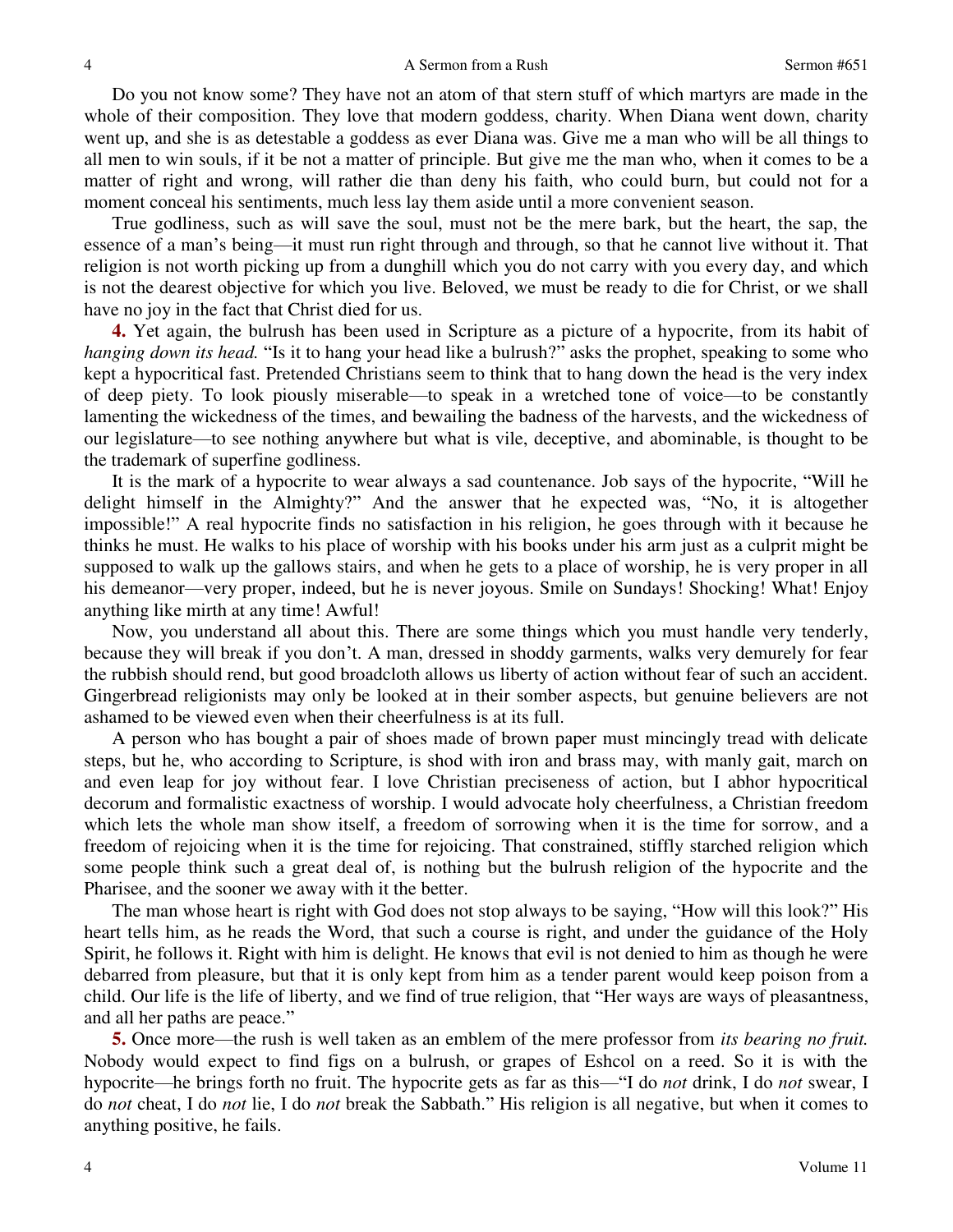What have you ever done for Christ? You may look at the whole of the hypocrite's life, and it yields nothing. Perhaps he has given a guinea or two to a charity. Yes—but did he give it *to God?* He has been kind to the poor. Did he look at the poor as being God's poor, and care for them because God cares for them? Did he do it for God? Throughout the whole life of the hypocrite, there is nothing in which he really serves God.

What! Not when he has made that long prayer? He did it either to satisfy his conscience, or to please those who were listening to him. Did he really pray to God and do it for God's glory, and in order that he might have fellowship with God? If so, he is no hypocrite, but the hypocrite proper, though he has left off many wrong things, yet he has not advanced so far as to bring forth fruit meet for repentance. He has not run in the way of holiness. He has not sought after the image of Christ. He does not delight in communion with Christ. He has no faith, no joy, no hope, no conformity to the spirit of the Master. He lacks fruit, and therefore he is as the rush, and not as a plant of the Lord's right hand planting.

 I will not stay further to work out this parallel, only if any words have seemed to strike you, let them strike you. If there has been a sentence in what I have said that suited my own case, I do desire to feel its power. The worst is that some of you who are most sincere will be troubled when you search yourselves, when we do not want you to be, and others who are really hypocrites are the very last persons to think they are so.

When our young members come to me in such trouble, crying, "Sir, I am afraid I am a hypocrite," I always think, "I believe you are not, or else you would not be afraid of it." But those who are never afraid, who have just written it down as a matter of fact that all is well with them, should listen to the word of the prophet, "Strangers have devoured his strength, and he knows it not: yea, gray hairs are here and there upon him, yet he knows not." The worm may be in the center of the apple, when the cheek of the fruit is still beautiful to look upon. God save us from hypocrisy, and grant us grace to see ourselves in a true light.

**II.** Secondly, we have to consider WHAT IT IS THAT THE HYPOCRITE'S RELIGION LIVES ON.

"Can the rush grow up without mire? can the flag grow without water?" The rush is entirely dependent upon the ooze in which it is planted. If there should come a season of drought, and the water should fail from the marsh, the rush would more speedily die than any other plant. "While it is yet in its greenness, and not cut down, it withers before any other herb." The Hebrew name for the rush signifies a plant that is always drinking, and so the rush lives perpetually by sucking and drinking in moisture. This is the case of the hypocrite. The hypocrite cannot live without something that shall foster his apparent piety. Let me show you some of this mire and water upon which the hypocrite lives.

 Some people's religion cannot live without *excitement*—revival services, earnest preachers, and zealous prayer meetings keep them green, but the earnest minister dies, or goes to another part of the country, the church is not quite so earnest as it was, and what then? Where are your converts? Oh, how many there are who are hot-house plants—while the temperature is kept up to a certain point, they flourish and bring forth flowers, if not fruits. But take them out into the open air, give them one or two nights' frost of persecution, and where are they?

 My dear hearers, beware of that godliness which depends upon excitement for its life. I do not speak against religious excitement—men get excited over politics, and science, and trade—why should they not be excited about the far weightier things of religion? But still, though you may indulge yourself with it sometimes, do not let it be your element. I am afraid that many churches have been revived and revived, till they have become like big bubbles full of wind, and now they have almost vanished into thin air.

 The grace which man gives, man can take away. If your piety has sprung up like a mushroom, it will be about as frail. Doubtless many are converted at revivals who run well and hold out, and then their conversion is the work of the Spirit of God. But there are as many, I fear, of another kind, who get delirious with excitement, who fancy that they have repented, dream that they have believed, and then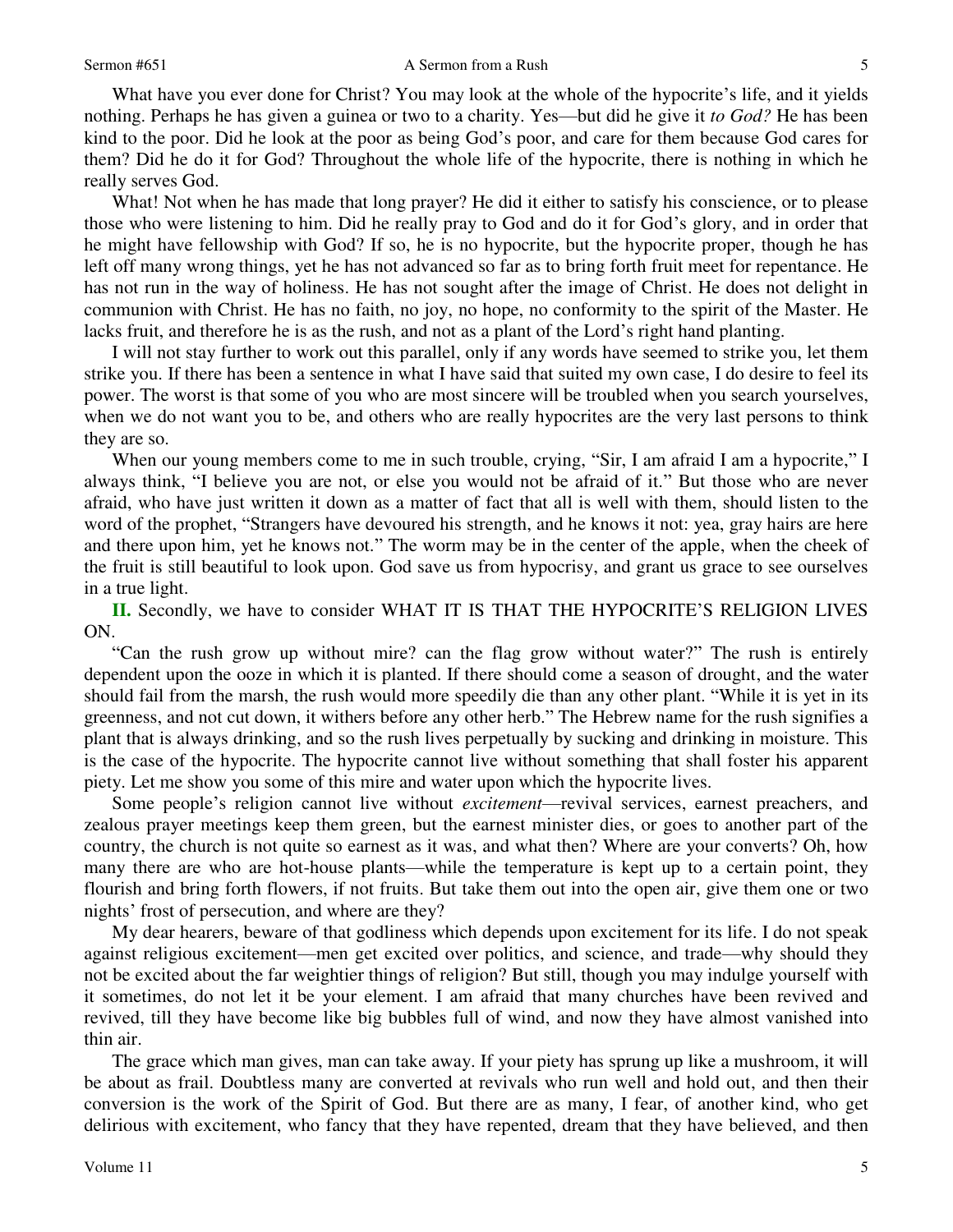imagine themselves to be the children of God, and go on in such a delusion perhaps year after year. Beware! Beware! Some hypocrites can no more live without excitement than the rush can live without water. But dear hearers, pray that you may be like the palm tree, which even in the desert, still continues green, and brings forth its fruit in the year of drought.

 Many mere professors live upon *encouragement*. You are the child of godly parents—those parents naturally look with great delight upon the first signs of grace in you, and they encourage and foster, as they should do, everything that is good. Or you belong to a class such as some of those most blessed classes which meet here, presided over by tender, loving spirits, and whenever you have a little difficulty, you can run to these kind helpers. Whenever any fresh temptation arises, you find strength in their warning and counsel. This is a very great privilege. I wish that in all churches we would practice the text, "Encourage him," more and more. We ought to comfort the feeble-minded and support the weak.

 But dear friends, beware of the piety which depends upon encouragement. You will have to go, perhaps, where you will be frowned at and scowled at, where the head of the household, instead of encouraging prayer, will refuse you either the room or the time for engaging in it. You may meet with hard words, bitter sneers, and cruel mockings, because you profess to be a Christian. Oh! get grace which will stand that fiery trial. God give you a grace that will be independent of human helpers, because it hangs upon the bare arm of God Himself.

 Some, too, we know, whose religion is sustained by *example*. It may be the custom in the circle in which you move to attend a place of worship. Nay, more, it has come to be the fashion to join the church and make a profession of religion. Well, example is a good thing. When I was crossing the Humber from Hull to New Holland the other day, a steamer came in with sheep on board, and there was some difficulty in getting them from the boat to the pier. The butcher first dragged one sheep over the drawbridge, and then the others came along readily enough.

 Example is a good thing—one true sheep of Christ may lead the rest in the way of truth and obedience, but a religion which depends entirely on other people must obviously go to ruin when subjected to the temptation of an evil example. Why, if you simply join the church because other young people do it, or profess such-and-such a faith because it happens to be the prevailing doctrine in the district where you reside—why, then, your religion will depend on the locality, and when you move somewhere else, your religion will move off too, or you from it.

 Young man, avoid this feeble sort of piety. Be a man who can be singular when to be singular is to be right. If the whole world shall run headlong down the broad road, be it yours to thread your way through the crowd against the current along the uphill way of life. The dead fish floats down the stream, the live fish goes against it. Show your life by shunning unholy example.

 Furthermore, a hypocrite's religion is often very much supported by the *profit* that he makes by it. Mr. By-ends joined the church because, he said, he should get a good wife by making a profession of religion. Besides, Mr. By-ends kept a shop, and went to a place of worship, because he said the people would have to buy goods somewhere, and if they saw him at their place very likely they would come to his shop, and so his religion would help his trade. Thus he argued that there were three good things—a profession of religion, a good wife, and a good trade as well.

 Suppose, Mr. By-ends, that your religion involved your missing the supposed good wife, and losing the good customers, what about it then? "Why, then," says he, "I'm very sorry, but really we must look to the main chance. We must not commit ourselves too far." That is Mr. By-ends' way of judging. He does not look upon the things of God as the main chance, they are means to an end—that is all.

 I fear there is much of this everywhere. You will know best, any of you, how far you are affected by it. I am sure there are few, if any of you, who can be suspected of coming here to gain trade, for the thing does not answer in such a city as London, but in country towns this operates marvelously. You can have the dissenting trade if you go to meeting, or you can have the church trade if you go to the steeplehouse.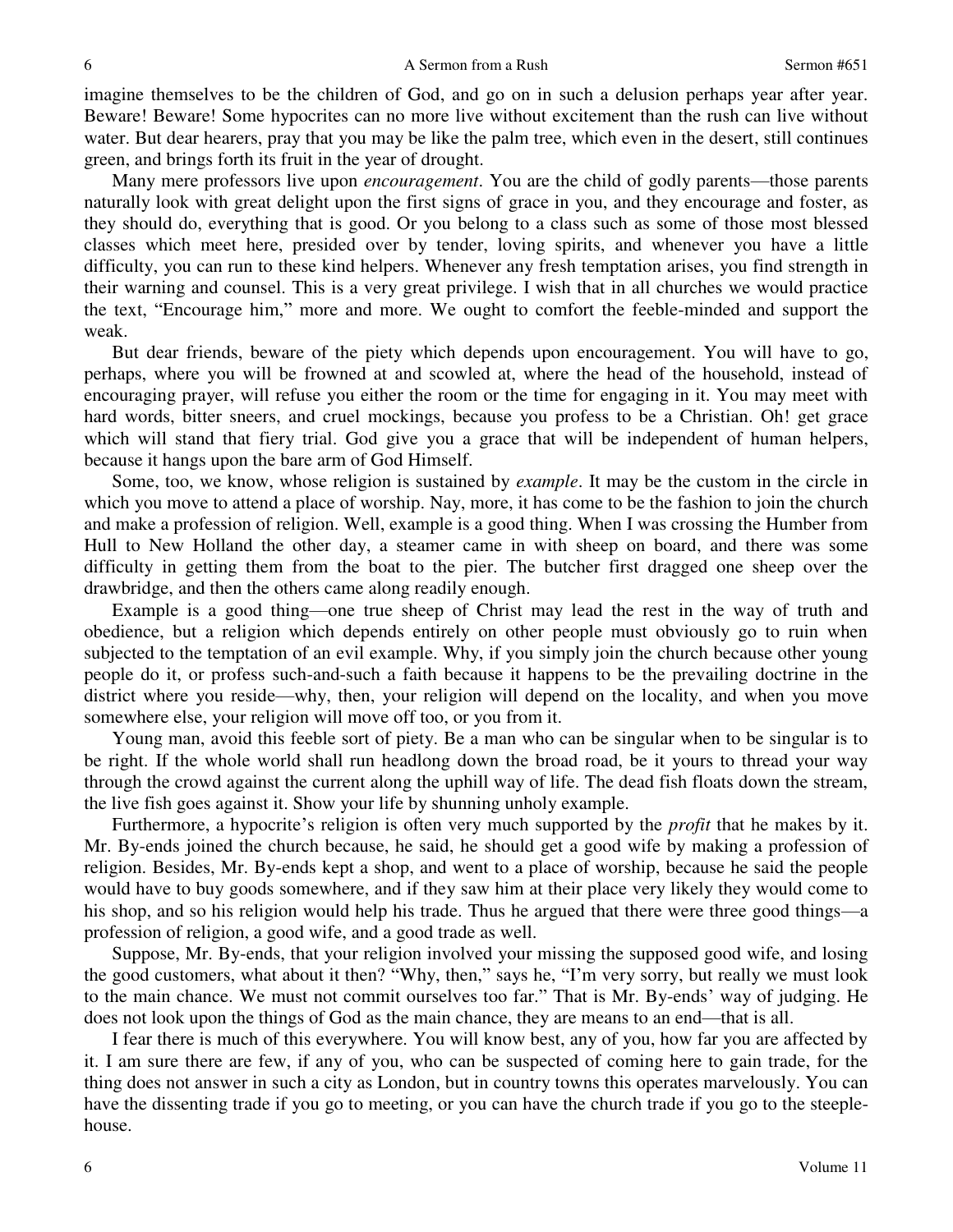Well, worshippers of the golden calf, do you know what Christ will do with you if you are found in His temple when He comes? That scourge of small cords will be on your backs. "Take these things from here," He will say, as He sees your tables, and your doves, and your shekels. "My Father's house shall be called a house of prayer, you have made it a den of thieves." The rush will grow where there is plenty of mire, plenty of profit for religion, but dry up the gains, and where would some people's religion be? Pray with all your might against this loathsome disgusting sin of making a pretension to godliness merely for the sake of getting something by it. Yet, doubtless, there are crowds who do this.

 With certain persons their godliness rests very much upon their *prosperity*. "Does Job serve God for nought?" was the wicked question of Satan concerning that upright man, but of many it might be asked with justice, for they love God after a fashion because He prospers them, but if things went ill with them, they would give up all faith in God.

 I remember two who joined this church. I remember them with sorrow. I faintly hope good things of them, but I frequently fear the worst. They joined this church when things were going very well, but almost from that very time, they had a succession of losses, and they imputed this to their having made a profession of religion, and so they gave up outward religious duties. Whether they did that out of a scrupulous honesty, I scarcely can tell, or whether it really was this—that they could not receive evil at the hand of God as well as good—I do not know. I am inclined to fear it was the latter.

 There are some who quarrel with the most High. If they can clearly see that, since the time of their supposed conversion, the world has gone prosperously with them, then they will love God in their poor carnal way. But if it has been nothing but adversity, then they are astonished, and think God is not kind with them. Do you know that the promise of the old covenant was prosperity, but the promise of the new covenant is adversity? Listen to this text—"Every branch in me that bears not fruit he takes away, and every branch that bears fruit"—what! "he purges it, that it may bring forth more fruit." If you bring forth fruit, you will have to endure affliction. "Alas!" says one, " that is a terrible prospect." Ah! but beloved, this affliction works out such comfortable fruit that the Christian, who is the subject of it, has learned to rejoice in tribulations, because as his tribulations abound so abound his consolation by Christ Jesus.

 Rest assured, if you are a godly man, you will be no stranger to the rod. Trials must and will befall. But do not let me mislead anybody into the idea of praying for trouble. I have heard of one who did so he only did it but once—many trials made him wiser. The true-born child knows how to bear the rod, but he will not ask for it—if he asked for it, he would be very silly, and it would be of no service to him. You will have it sooner or later, and though, it may be, months and years will roll very quietly with you, yet there will be days of darkness, and you ought to rejoice that there are such, for in these you will be weaned from earth and made ready for heaven. You will be delivered from your clingings to the present, and made to long, and pine, and sigh for the things which are not seen but eternal, so soon to be revealed to you.

 To conclude this point. The hypocrite is very much affected by the *respectability* of the religion which he avows. John Bunyan's pithy way of putting it is, "Many walk with religion when she wears her silver slippers," but they forsake her if she goes barefoot. May I ask you this question? What would you do if to follow Christ were penal according to the laws of the land? If you had to live under perpetual jeopardy of life for reading the Word, would you hide it as the saints of God did, behind the wainscot or under the floor, and read it down in the cellar or up in the attic at spare moments?

 Could you come forward in the day of trial, as those did in Pliny's time, and say, "I am a Christian"? Do you think that like poor Tomkins, when Bonner held his finger over the candle to let him see what it was like, you could still say you could burn, but you could not turn? Could you stand as some of the martyrs did at the stake, telling those who looked on that if they did not clap their hands at the last they might know their religion was not true, and so at the very last, when their poor fingers were all on fire, they would still lift them up, and wave their hands to and fro, and cry out, "None but Christ! None but Christ!"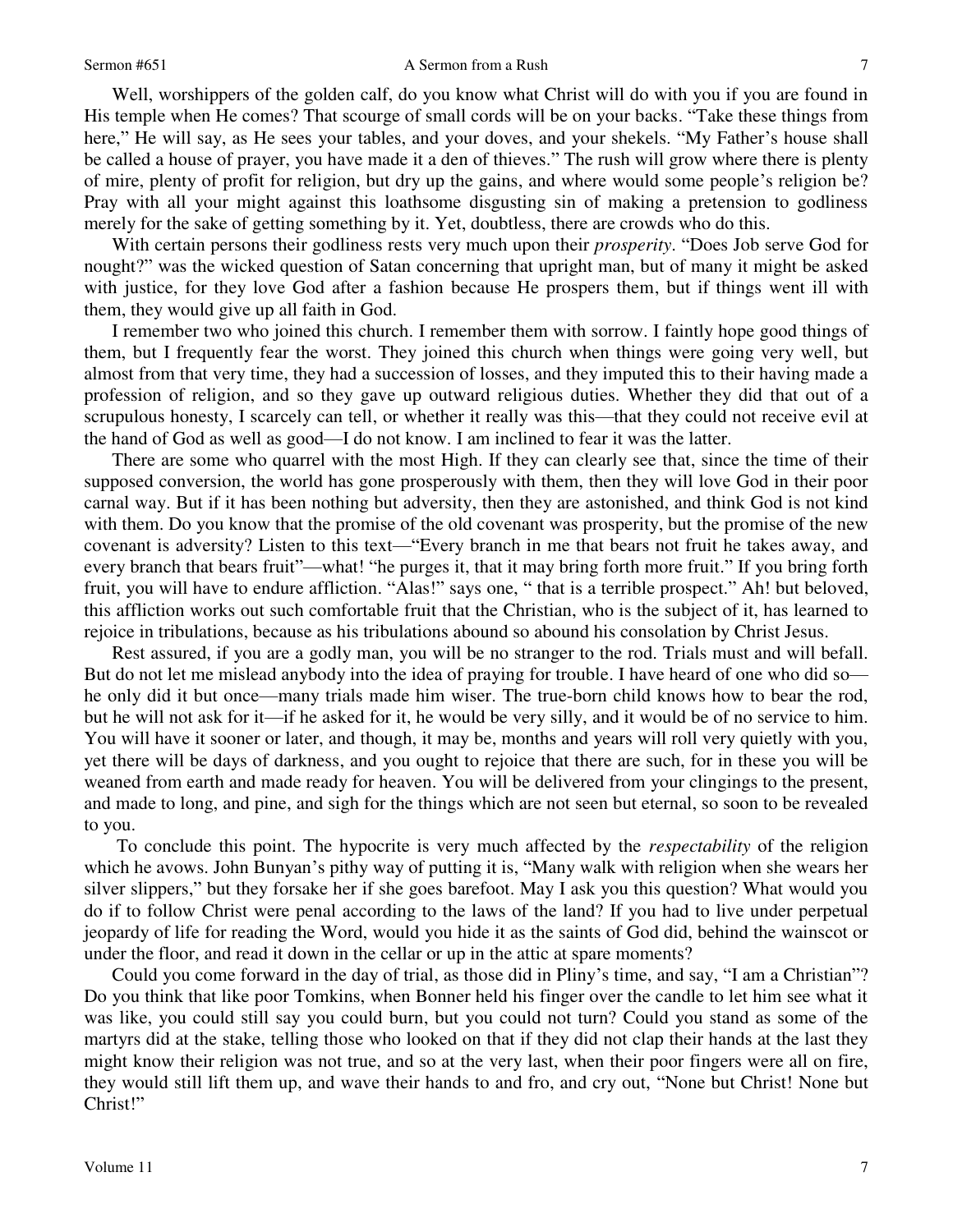Do you think you would have the grace to suffer for Christ Jesus? You may say, "I fear I should not." My dear friends, that fear is a very natural one, but mark you, if you can bear the ordinary trials of the day, the constant trials of the world, and take them before God and exhibit Christian patience under them, you may *hope* that as a believer in Christ you would have more grace given you when the trials became more severe, and so you would be able to pass through them as the saints did of old.

 But mark you, if the present trials and troubles of the day are too much for you, and you cannot exhibit Christian patience under them, I am compelled to ask you in the language of Jeremiah, "If you have run with the footmen and they have wearied you, how will you contend with horses? and if in the land of peace wherein you trusted, they wearied you, then how will you do in the swelling of Jordan?" This may help us to try ourselves.

**III.** We have a third point to close with, and that is, WHAT BECOMES OF THE HYPOCRITE'S HOPE?

"While it is yet in its greenness, and not cut down, it withers before any other herb. So are the paths of all that forget God; and the hypocrite's hope shall perish." Long before the Lord comes to cut the hypocrite down, it often happens that *he dries up for want of the mire on which he lives.* The excitement, the encouragement, the example, the profit, the respectability, the prosperity, upon which he lived fail him, and he fails too. Alas, how dolefully is this the case in all Christian churches!

 Little have we had to mourn over defections during the years of our ministry, but we have had some sorrowful, very sorrowful cases, and I doubt not we shall have more. "Lord, is it I?" "Lord, is it I?" is a question that may be passed round among professing Christians now. I fear that there are those here this morning who one day will deny the Lord who bought them, and crucify the Son of God afresh and put Him to an open shame.

"Oh!" says one, "it cannot be me." Do not be too sure, friend, do not be too sure! If I could come in prophetic spirit to some of you who *will* do this, and look you in the face, and tell you what you will do, you would say like Hazael, "Is your servant a dog that he should do this thing?" And I should have to settle my countenance until I became ashamed, and look at you yet again, and say, "You are no dog, and yet you will play the dog, and return to your vomit, and become yet again what once you were, only with this aggravation, that you will have sinned against light and against knowledge, against sacred influences, and professed enjoyments of divine love."

 You have cleansed the house, you have swept it, you have garnished it, and the evil spirit is gone, but if the Holy Spirit has not driven him out, if this has not been a work of power on the part of God, that evil spirit will come back, and he will take unto himself seven other spirits more wicked than himself, and they shall enter in and dwell there, and your last end will be worse than the first. Better not to have known the way of righteousness than, having known it, to be turned back again.

 The worst of men are those traitors who leave the army of truth to side with the foe. I believe in the doctrine of the final perseverance of every true child of God—but there are in all our churches certain spurious pretenders who will not hold on their way, who will blaze and sparkle for a season, and then they will go out in darkness. They are "wandering stars, for whom is reserved the blackness of darkness forever." Better far make no pretension of having come to Christ, and of having been born-again, unless through divine grace you shall hold fast to the end.

 Remember the back door to hell! Remember the back door to hell! There is a public entrance for the open sinner, but there is a back door for the professed saint. There is a back door for the hoary-headed professor who has lived many years in apparent sincerity, but who has been a liar before God. There is a back door for the preacher who can talk fast and loudly, but who does not in his own heart know the truth he is preaching. There is a back door to hell for church members who are amiable and excellent in many respects, but who have not really looked unto the Lord Jesus Christ and found true salvation in Him. God grant that this may wake some, who otherwise would sleep themselves into perdition.

 Yet again, where the rush still continues green, because it has marsh and water enough on which to feed, another result happens, namely, that *ere long the sickle is used to cut it down.* So must it be with

8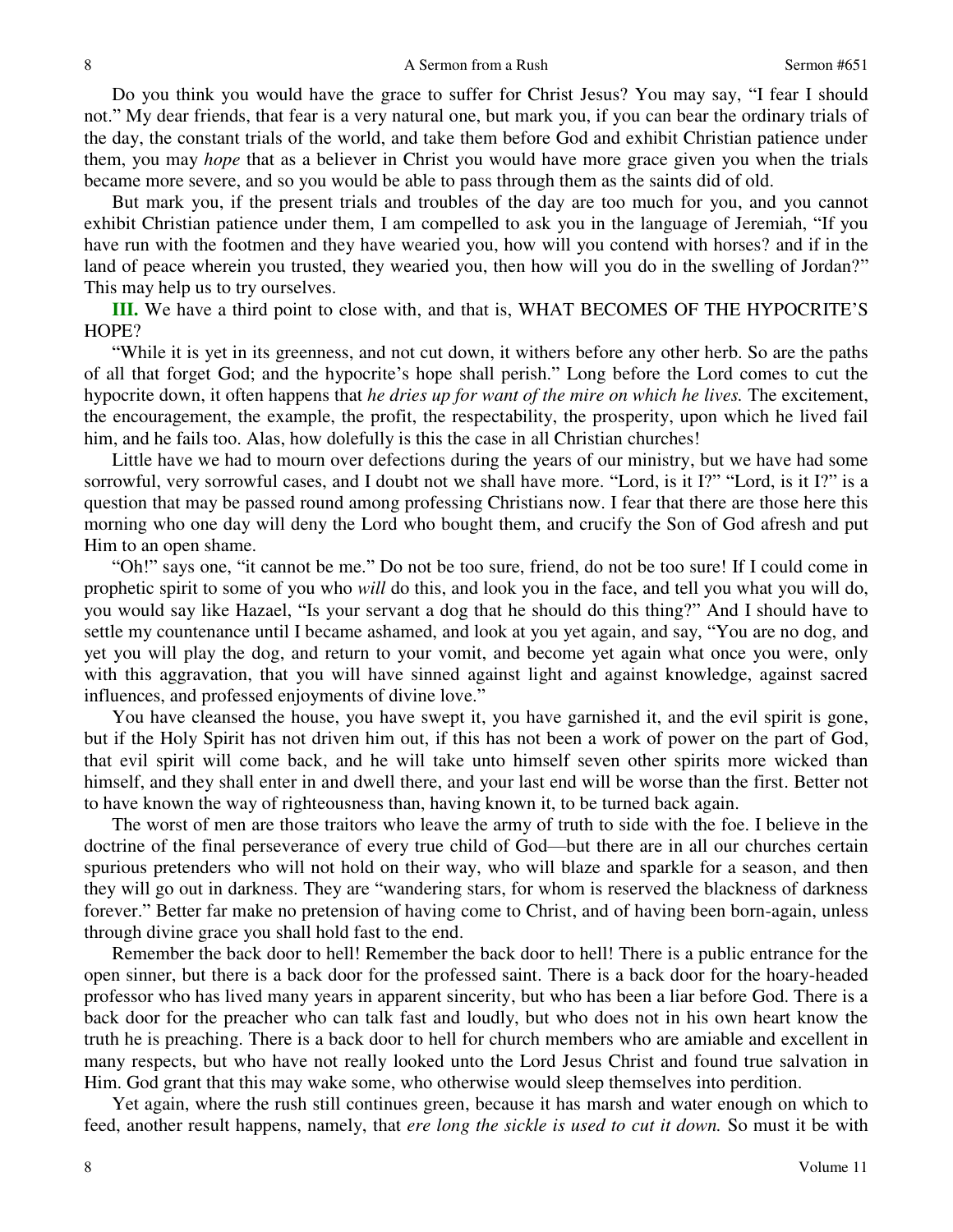you, professor, if you shall keep up a green profession all your days. Yet if you are heartless, spongy, soft, yielding, unfruitful, like the rush, you will be cut down and sorrowful will be the day when, with a blaze, you shall be consumed. Oh! to be cut down at the last.

 Death, I hope, beloved, will be to many of you the season of your greatest joy. You will climb to Pisgah's top with weary footsteps, but when once there, the vision of the landscape will make amends for all the toil. The brooks, and hills, and vales, with milk and honey flow, and your delighted eyes shall gaze upon your portion, your eternal heritage.

 But oh! how different will be our lot, if instead of this, "Tekel" shall be written upon us at the last, because we are found wanting. "O my God! My God! Have You forsaken me? Am I, after all, mistaken? Have I played the hypocrite, and must I take the mask off now? Have I covered over the cancer? Have I worn a golden cloth over my leprous forehead, and must it be rent away? And must I stand, the mock of devils, and the laughter of all worlds? What! Have I drunk of Your cup? Have I eaten with You in the streets, and must I hear You say, 'I never knew you, depart from me you worker of iniquity'? Oh, must it be!"

 Then how hard will be the bed on which I die! How stuffed with thorns that pillow! How tortured and anguished my poor broken heart, when every prop is knocked away, and the house comes tumbling down about my ears, when every drop of comfort is dried up, and even here the thirsty spirit lacks a drop of cordial to afford it comfort!

 O my dear hearers, by the eternal God I do conjure you, seek a genuine religion. Do not put off selfexamination. I dare not put it off on my own account, and I pray you do not postpone it on yours. If I have not said a word to comfort and to cheer you this morning, forgive that lack of service, for my aim is to drive at this one thing—it will in the end be the best and most comforting to you all, if you will set to work now, and with diligence try yourselves, whether you be in the faith.

 Cry to God to aid you in this, you cannot do it well yourself, for, "The heart is deceitful above all things, and desperately wicked, who can know it?" O cry to Him—"Search me, O God, and know my heart, try me and know my ways." Time is flying—set about the business ere it is gone. Death is coming on—search yourselves before the darkness thickens into midnight gloom. The judgment day will soon arrive, the King will sit upon the great white throne. Oh! before *He* judges you, judge yourselves, that you be not judged.

 The division will soon take place between the goats and the sheep. O, seek to be under Christ the heavenly Shepherd now, that you be not banished from His presence at the last. What more can I say? It is not your body that is at stake—it is not your estates that are in jeopardy—your souls, your undying souls, destined to heaven's glories or to hell's miseries are now in question. Search yourselves, search yourselves, and God Almighty search you too.

Ah! there are some of you who have no need to search. Without any trial you know yourselves to be on the wrong side, and there are others of you who, when you have searched, will still be afraid that you are wrong. Ah! well, whatever we are, or may have been, remember Jesus came into the world to seek and to save that which was lost. "This is a faithful saying, and worthy of all acceptation, that Christ Jesus came into the world to save sinners, of whom I am chief." Looking to that thorn-crowned head, those dear hands and feet nailed to the tree, that blessed heart all exposed by the soldier's spear looking there, looking there only, looking there now, we find salvation.

 Believers, you have looked before, but if that is a matter of question, look now. "Look unto me and be you saved, all you ends of the earth." Repeat that glance which gave you comfort. There is life still in a look at that crucified One, there is life at this moment for you. Jesu! Your people look to You again. Thou Lover of our souls! accept us!

 Oh, you who never looked before, He reigns in glory, mighty to save. Repentance and remission of sins He gives. Only do but trust Him with your souls. Have done with all your works, your willings, your prayers, your tears, your everything as a ground of confidence, and trust in Him who died for